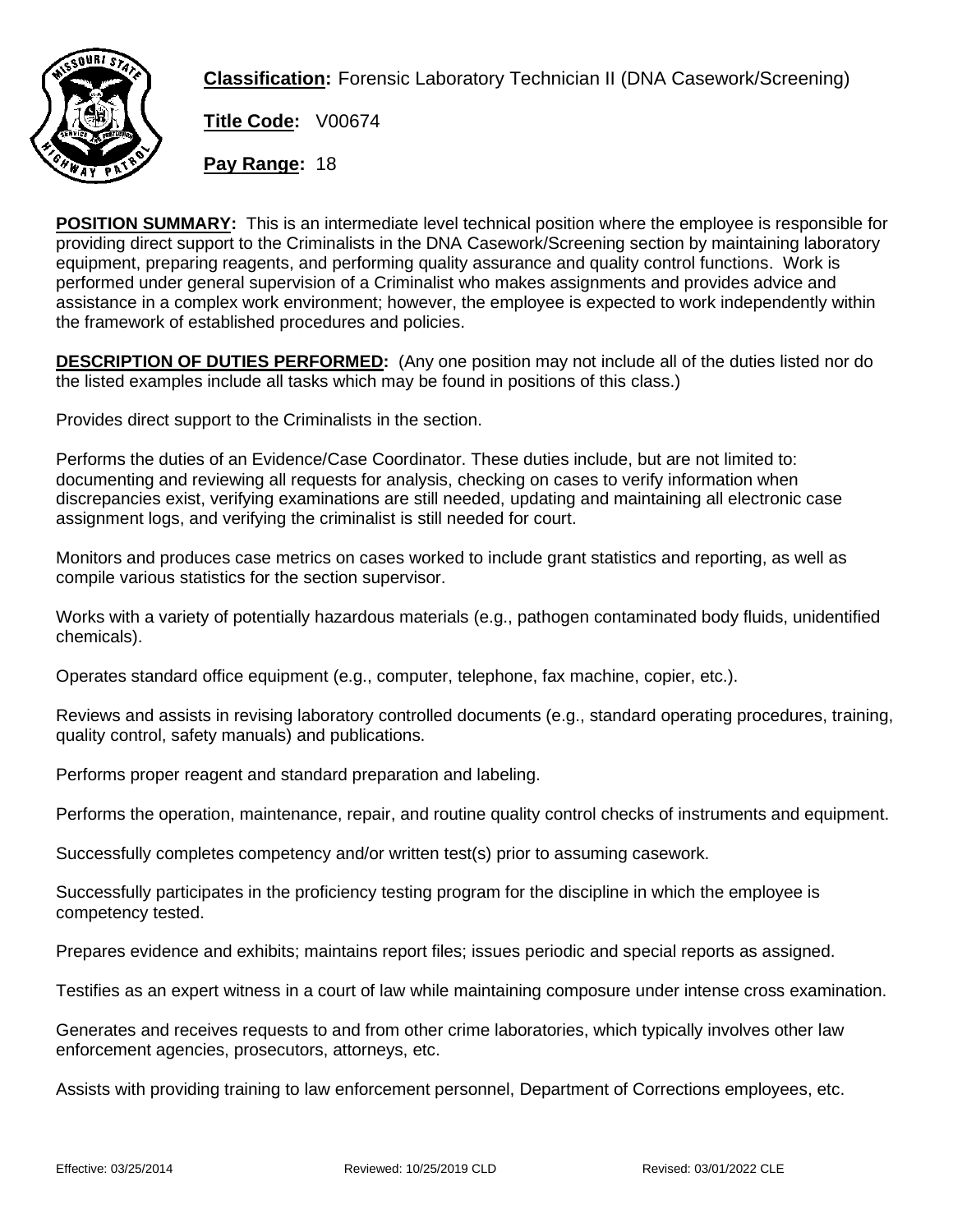## **Classification:** Forensic Laboratory Technician II (DNA Casework/Screening) Page 2

Performs data entry, filing, inventory, maintaining records, ordering, and stocking supplies to include common and individual workspaces.

Opens cases, lists evidence, performs examinations, and records information into the Laboratory Information Management System (LIMS).

Assists criminalists in validation processes.

Monitors and tracks expenditures for the section budget and grant funds, and compiles various statistics for the section supervisor.

Outsources cases or samples to vendor labs if necessary.

Performs job-related travel as needed.

Performs discipline-related duties as assigned.

## **REQUIRED KNOWLEDGE, SKILLS, AND ABILITIES:** Ability to read English effectively.

Ability to communicate in English clearly and concisely, both orally and in writing.

Ability to work hours as assigned.

Ability to participate in a formal and on-the-job training program.

Ability to perform work in accordance with prescribed procedures, make accurate observations of test results, and prepare accurate records and reports.

Ability to remain impartial in performance of laboratory activities (e.g., purchasing supplies, analyzing evidence, testifying in court).

Ability to maintain composure while under cross-examination regarding personal and scientific qualifications and testify to laboratory findings in court.

Ability to establish and maintain effective working relations with others.

Ability to work with restricted, highly sensitive information in a confidential and professional manner and maintain the information as such.

Ability to distinguish colors necessary to perform laboratory tests.

Ability to examine forensic evidence and recognize and identify minute details.

Ability to properly use laboratory equipment, computer and photography equipment, and chemicals.

Ability to perform job related travel (e.g., appearing in court, observing crime scene investigations, attending training meetings and seminars, etc.).

Ability to work with material that may be of a sexual nature relating to criminal activity (e.g., written material, photographs, and/or verbal language, etc.).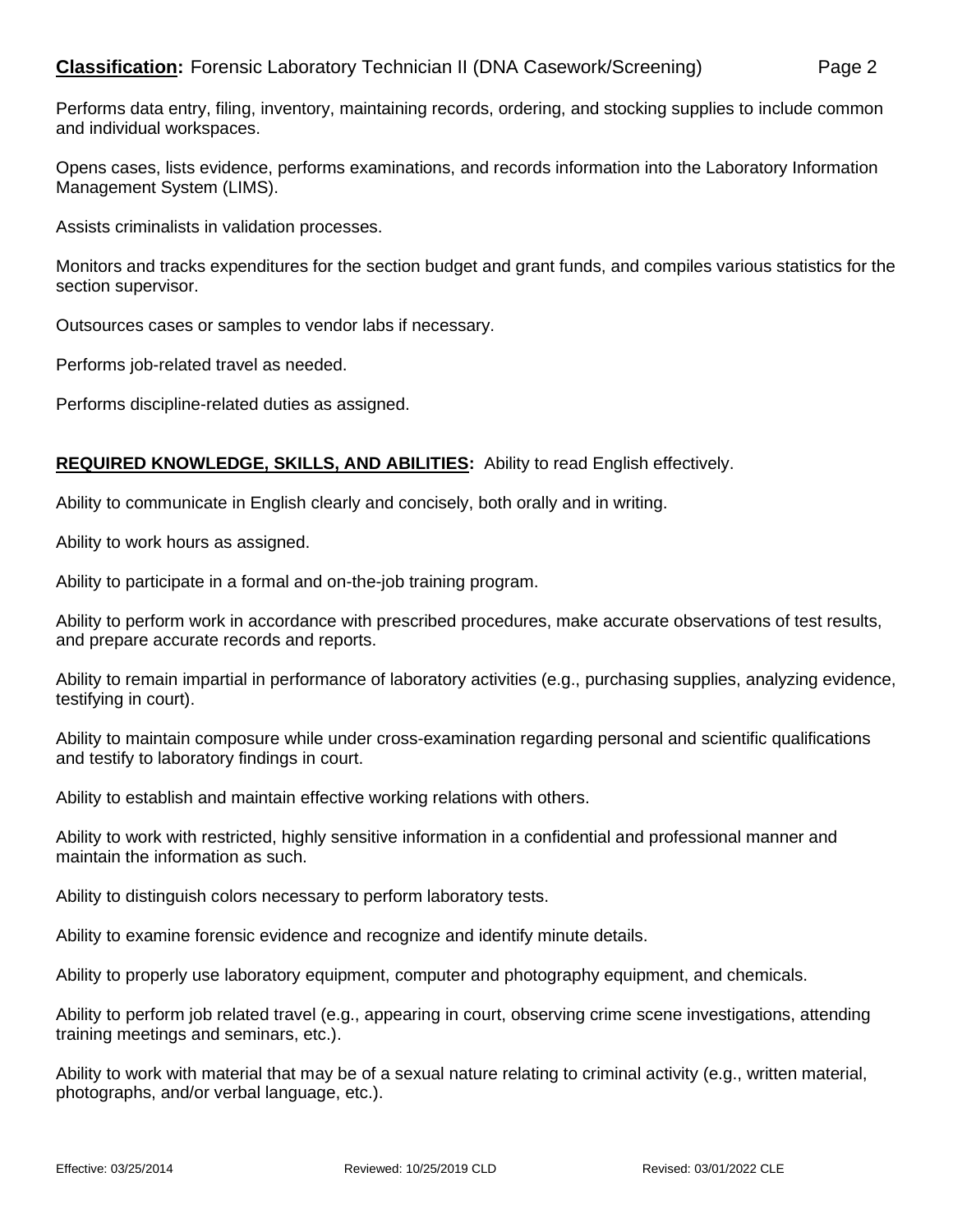## **Classification:** Forensic Laboratory Technician II (DNA Casework/Screening) Page 3

Ability to practice safety rules and procedures associated with laboratory equipment and chemicals.

Ability to work with potentially hazardous materials as detailed in the description of duties.

Ability to gather, assemble, correlate, and analyze facts to be incorporated into a laboratory report.

Ability to compile and prepare information for presentations (e.g., mock trials, courtroom testimony, depositions, pretrial conferences, meetings, etc.).

Ability to discuss the collecting, examination, and preparation of evidence.

Ability to successfully complete competency test(s) prior to assuming casework.

Ability to generate and receive requests for information from a variety of individuals regarding forensic science.

Ability to discuss graphic topics with competence, impartiality and professionalism.

Ability to stand for extended periods and lift moderate loads (30 pounds).

Ability to meet accreditation compliance criteria.

Ability to interpret state and federal laws, rules, regulations, and Patrol polices in written and oral form.

Ability to perform basic mathematical operations, including algebraic calculations; the ability to calculate volumes, weights, and measures; the ability to utilize and interpret statistics.

Ability to exercise judgment, decisiveness and creativity in situations involving the direction, control, and planning of an entire program or set of programs.

Ability to organize, coordinate, manage, and/or correlate data and present it to a group in a clear and concise manner.

Must possess excellent communication and presentation skills including the ability to communicate clearly and concisely to a wide range of individuals.

Ability to maintain accurate manual and computer databases, inventories, and QA/QC logs.

Ability to plan daily activities and work independent of direct supervision.

**MINIMUM EXPERIENCE AND EDUCATION REQUIRED:** (The following represents the minimum qualifications used to accept applicants, provided that equivalent substitution may be permitted in case of deficiencies in either experience or education.)

Possess a Bachelor's degree in a related field.

OR

Two consecutive years of experience as a Forensic Laboratory Technician I within the Missouri State Highway Patrol's Crime Laboratory Division.